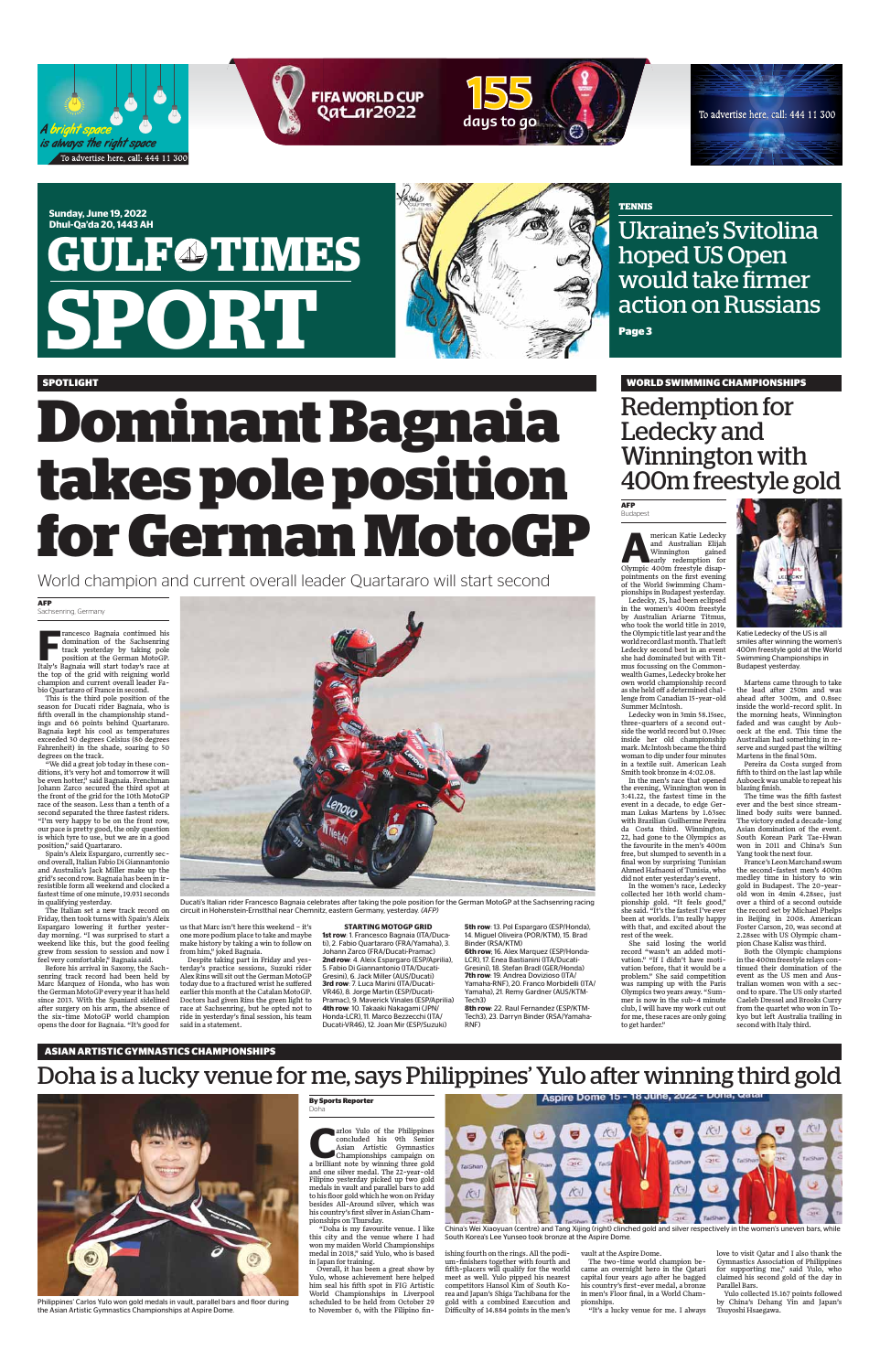

# **O'Brien sweeps to another notable racing landmark**

'In this life and world we take one day at a time and try to appreciate every day'

**AFP** Ascot, United Kingdom

**Record-breaking** Irish trainer Aidan O'Brien brought up another milestone yesterday as he celebrated his 900th Group trainer Aidan O'Brien brought up another milestone yesterday as or Graded winner with Broome's victory in the Hardwicke Stakes on the last day of Royal Ascot.

O'Brien's great rival these days Charlie Appleby - who started out training a while after the 52-year-old Irishman did - is racking up group races at a rate of knots and added another couple on Saturday.

There was to be no winner for Queen Elizabeth II, who missed the meeting she is so closely associated with for the first time since her coronation in 1953 the meeting was held behind closed doors due to Covid-19 in 2020. However, as a reminder of her influence over the meeting 70 school children donned her colours to form a guard of honour for the Royal party as they rolled into the parade ring in their carriages pre-racing.

Ryan Moore rode a brilliant and bold tactical race on Broome leading for the majority of the contest. O'Brien never one to blow his own trumpet brushed aside taking credit for his latest landmark. "In this life and world we take one day at a time and try to appreciate every day," said O'Brien. "We're so grateful to do what we do every day. It's incredible really."

"We worked well at home so we thought we'd let him take his chances and give the owners a nice day out... I think we have achieved that!  $"$ He is the first  $"$ 

Moore's broad grin after he completed a double when Rohaan won the Wokingham Stakes for a second successive only the fifth horse to do so - replaced the frown when he and O'Brien drew a blank in the opening race.

"I would be lying if I said I expected him to win today," said  $H\alpha'$ s built

#### **'BUILT LIKE A TANK'**

Their runner Alfred Munnings entered the Chesham Stakes as 16/1 favourite for next year's Derby but ran like a drain as after coming with a challenge he ran up the white flag almost as quickly.

> "He could not have run any better, he has made us very proud, we would love for Ausfor him to have

Instead it was the debutant 40/1 shot Holloway Boy who came with a storming late run to overhaul another outsider 80/1 chance Pearling Path and give jockey Danny Tudhope his fourth and most surprising win

**Japan's Kento Momota was once badminton's undis-puted king but his career has gone into free fall ever since a car crash more than two** apan's Kento Momota was once badminton's undisputed king but his career has gone into free fall ever years ago which left him badly hurt.

of the week. "It is a bit of a surprise to be honest," said Tudhope. "Karl (Burke the trainer) said

just go out and enjoy yourselves." Burke admitted he had only run the horse so the owner Nick White could get tickets for As-

cot. "Nick rang me and said he had been let down for a box on Saturday so I said 'We will enter the horse and use the tickets for that!'" said Burke.

his self-confidence must have taken a big, big hit," former Danish national team coach Steen Schleicher Pedersen told AFP.

"Maybe even his life values, after being in a crash like that where the driver died. Maybe he doesn't have that hunger any more, maybe he doesn't care, maybe it's changed him," added Pedersen, now a badminton commentator. Pedersen said it looked like Momota's vision was affecting his play last year, esperunner that he (Nick White) has ever had in his colours." Appleby's double came with

Noble Truth in The Jersey Stakes - the trainer crediting his victory down to having gelded (castrated) him recently to focus his mind - and then a 1-2 in the Group One Platinum Jubilee Stakes. James Doyle conjured up a terrific run from Appleby's second choice Naval Crown to edge William Buick on his stablemate Creative Force - a reversal of the places in last year's Jersey Stakes.

struggled to generate any momentum since the new year. The enigmatic Momota has publicly said little about his fitisn't he!"

Doyle said Appleby had thought he was going to explode if he did not get a winner on the last day. "Charlie said I looked a bit angry and I said I was running out of bullets," said a grinning Doyle.

In a truly international contest American runner Campanelle dead-heated with Australian Artorius.

Momota suffered another first-round defeat on Wednesday, this time to Danish world number 13 Rasmus Gemke at the Indonesia Open.

The latter's time in England is far from over as he is likely to run in the July Cup in Newmarket.

there is no question it was the run of the race" said one of the owners Henry Field.

#### **HORSE RACING**

#### **AFP**

Tokyo

**France's Thibaut Pinot**<br> **France's** climbed to victory in<br>
the hilly seventh stage<br>
of the Tour of Switzer-<br>
land yesterday with Colomrance's Thibaut Pinot climbed to victory in the hilly seventh stage of the Tour of Switzerbian Sergio Higuita taking the race lead going into the final day's racing.

There are now severe doubts that the 27-year-old former two-times world champion who was embroiled in a gambling scandal earlier in his career - will ever reach the top again.

Momota's world was turned upside down in January 2020 when the vehicle taking him to Kuala Lumpur airport crashed hours after he won the Malaysia Masters, killing the driver and leaving the player with a fractured eye socket.

He was out of action for a year and is now a shadow of his former self - the left-handed ace flopped at the Tokyo Olympics and has lost in the first round of four of the five singles tournaments he has entered this year.

"His defence is still a bit dubious, his net game isn't as strong as it used to be and then of course

**Badminton** world<br> **Badmindel America** Wiktor<br> **Badmindel America** a place in the<br>
Indonesia Open final after top-Axelsen on Saturday secured a place in the pling Malaysian rising star Lee Zii Jia in a tight, fast-paced encounter in Jakarta.

"To be honest, it was really hard to control (the game) today. However, I am really proud that I came back (in the  $\frac{1}{2}$ 

The Taiwanese star stumbled early on to lose the first

cially his defence. Momota won a record-breaking 11 titles in 2019, losing just six of the 73 matches he played and looking every inch a legend in the making. Then came the crash which left him with double vision and required surgery on a game by a wide margin but managed to gather herself and take the match 10-21 26-24 21- 12. In the final Tai will meet

bone near his eye. Home hope Momota flamed out in the first round of last year's pandemic-delayed Tokyo Olympics, but he looked back to something like his best when he won the Indonesia Masters in November without dropping a game.

A back problem then forced him out of the following month's World Tour Finals and world championships and he has

ness and Pedersen says the lack of information means those on the outside must rely on "guesswork".

"Has he been able to practise fully this year? If he's been limited in his practice, that could be a part of the explanation,"

he said. "If he's practised 100 percent from January 1 to now and he's been hitting the gym and doing all the badminton practice that he needs and this is the outcome,

then there's no more, most likely." Momota is still ranked number two in the world but the points system has been skewed by the

coronavirus pandemic and he is expected to plummet once a truer picture emerges later this year. He did not sound confident when he spoke to Japanese reporters in April, saying he just wanted "to do all I can at this moment".

"It makes me sad when I see comments like 'he's not playing well' or 'the Momota of old doesn't exist anymore', but I'm trying not to pay too much attention to that," he said.

He looked well off the pace again and said afterwards that he "didn't have the stamina", blaming himself for making "so many mistakes".

Momota has bounced back before and will need to do so again if he is to be a force at the 2024 Paris Olympics.

Momota was banned from Japan's 2016 Rio Olympics team for gambling at an illegal casino.

The ban forced him to play in smaller tournaments around the world as he tried to climb back up the rankings, and sent him on a winning run that took him all the way to the top.

Pedersen says playing regularly "gives you confidence, it gives you touch, it gives you accuracy", and he believes Momota "definitely needs to start winning".

"He needs to do good practice and then he needs to start winning matches - a lot of matches," he said.

#### **FOCUS**

# Two years after car crash, Momota in free fall

# France's Pinot climbs to 7th stage victory

**AFP** Vaduz

Pinot, riding for Groupama-FDJ, crossed the line alone at the summit of Malbrun in Liechtenstein after the 195km mountainous ride from Ambri in Switzerland.

It was the second stage win this season for Pinot, who crossed the line ahead of Spaniard Oscar Rodriguez and Kazakh Alexey Lutsenko, after his success in the fifth stage of the Tour of the Alps in April. Bora rider Higuita crossed in fourth to pull on the leader's yellow jersey heading into today's final stage time-trial, at the expense of Dane Jakob Fuglsang who arrived in seventh position. Pinot was among a group of fourteen breakaway riders which formed at the start of the stage which built up an eight-minute lead on the peloton. Still in the lead before the ascent of the Malbun, a 12.4km climb with an average 8.4 percent gradient, the group dwindled with two riders, Astana's Lutsenko and Cofidis' Ion Izaguirre, pursued by Pinot.

The 32-year-old Frenchman finally joined the pair and accelerated to seal victory.

The coronavirus-hit race which has seen a whole swathe of riders drop out ends with a 25.6km time-trial in Vaduz, the capital of Liechtenstein.

#### **RESULTS**

**Overall leader**  Sergio Higuita COL (BORA hansgrohe) Stage winners 1 Thibaut Pinot FRA (Groupama - FDJ) 2 Óscar Rodríguez ESP (Movistar Team) 3 Alexey Lutsenko KAZ (Astana - Qazaqstan Team) Last stage will be : Jun 19-Stage 8 Vaduz to Vaduz, 25.6 km, Individual time trial.

#### **CYCLING**

## Axelsen powers into final with win over Malaysia's Lee

**AFP** Jakarta

number one Viktor

Both players started the match strongly in front of a near-full Istora Senayan arena but Lee edged out his opponent in the first game with an aggressive volley of quick-fire shots.

Axelsen bounced back to claim the second before the decider went down to the wire as Lee kept up the pressure on the Tokyo gold medallist until the very last point. The top-ranked Dane even-

|  | tually claimed victory 19-21,<br>$21-11$ , $23-21$ , later describing<br>the match as "tough". |
|--|------------------------------------------------------------------------------------------------|

and third sets)," Axelsen told journalists after his win. In the women's singles, world number two Tai Tzuying booked a spot in the final after a thrilling match-up against China's fourth-seeded

Chen Yufei.

Chinese unseeded player Wang Zhiyi who knocked out compatriot He Bingjiao 21-15 21-10 in their semi.

#### **BADMINTON**



Denmark's Viktor Axelsen hits a return against Malaysia's Lee Zii Jia during their semi-final match at the Indonesia Open in Jakarta yesterday. *(AFP)*

Japan's Kento Momota returns a shot against England's Toby Penty during their group stage match at the 2022 Thomas and Uber Cup in Bangkok on May 10, 2022. *(AFP)*



Broome, ridden by Ryan Moore, wins the Hardwicke Stakes at the Royal Ascot yesterday. *(Reuters)*

**Former Germany striker Klose appointed head coach of SCR Altach**

Germany's all-time top goalscorer Miroslav Klose has been appointed head coach of Austrian Bundesliga side SCR Altach, the club said. Klose, who scored 71 goals for Germany in 137 matches, was assistant coach of the German national team between 2016 and 2018. He became coach of Bayern Munich's Under-17s in 2018, and spent a season as first-team assistant coach under Hansi Flick. "It was just that positive feeling right from the start that

I have to have, that I'm in the right place here," Klose said in a statement. "The first discussions with those responsible were so open that it was clear to me that I want to do this." Altach finished bottom of the Austrian Bundesliga at the end of the regular season, but were able to avoid the

drop in the relegation stage.

**Bronze joins Barca on 2-year deal** England women defender Lucy Bronze

has joined Barcelona on a free transfer after leaving Manchester City, the Spanish club said. Bronze, the FIFA Best Women's Player of the Year for 2020, has signed a two-year contract. She has Champions League winning pedigree having won the competition three times in a row with Olympique Lyonnais. During her second stint with City, she won the women's FA Cup and women's League Cup. The Women's Super League club had said

Bronze would leave with her contract set to expire this month. Barcelona's women team won the domestic treble last season, winning 45 of their 47 matches all season, but lost in the Champions League final to Lyon. Bronze bolsters a defence that kept 26 clean sheets last season and conceded only 23 goals. The 30-year-old is Barca's third defensive recruit of the summer after Nuria Rabano signed from Sociedad while Laia Codina was given a new contract.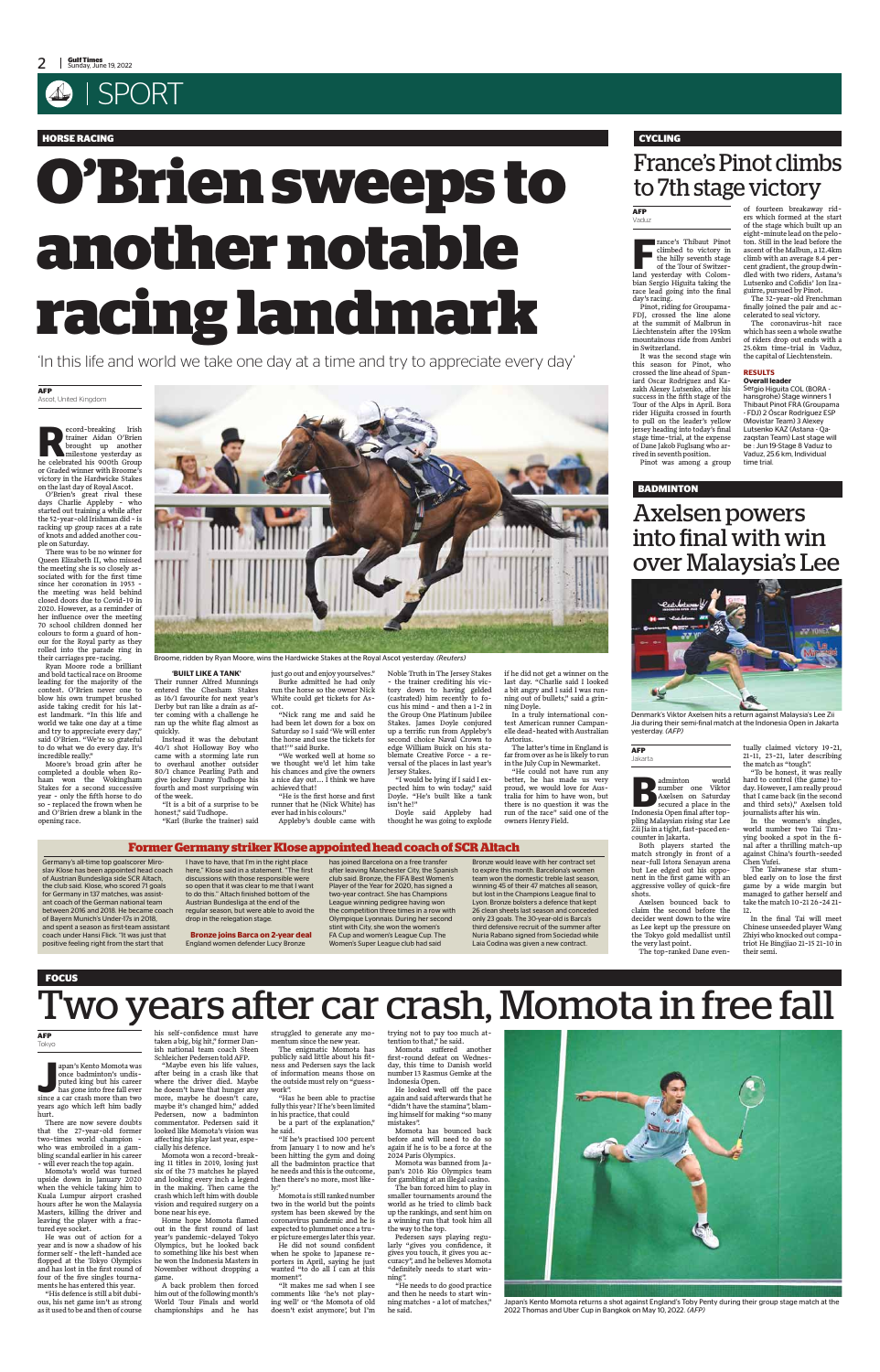



# **Morikawa shares lead, Rahm and McIlroy one adrift**

**AFP** Brookline, United States

**A A A A Weekend showdown of golf's top stars was set Friday at the US Open as two-time major winner Collin Morikawa seized a** golf's top stars was set Friday at the US Open as two-time major share of the lead while Jon Rahm and Rory McIlroy were one stroke adrift. Seventh-ranked Morikawa fired a four-under par 66 and American Joel Dahmen, who shot 68, joined him on five-under 135 after 36 holes at The Country Club. Second-ranked defending champion Rahm, third-ranked McIlroy and Americans Hayden Buckley, Aaron Wise and Beau Hossler shared third on 136. "No one has taken it deep so far and run away," Morikawa said. "But you know what, right now my game feels really good. "The last few days is a huge confidence booster for me heading into this weekend, and hopefully we can make some separation somehow." Morikawa won last year's British Open and the 2020 PGA Championship and the 25-yearold American could find himself 75% of the way to a career Grand Slam by Sunday night. "I can't really talk about what it would be like to win this one. I've got to focus on tomorrow," Morikawa said.

Starting on the 10th tee, Morikawa made birdie putts of 10 feet at the 12th hole, 13 feet at the par-5 14th, 14 feet at the 17th and 33 feet at the first.

four feet from the cup but missed his eagle putt and settled for birdie. "I knew the tempo was a little off," Morikawa said.

"I'm in a good place," McIlroy said. "I'm really happy with where my game is at and I think that's the most important thing."

McIlroy, chasing his first major title since 2014, comes off a victory in last week's PGA Canadian Open. Not since 1934 has a player

"I've got to make sure I don't run out of steam... I've just got to figure out a way to focus a little bit deeper and really get dialled in for the next 36."

> pion Scottie Scheffler, with an eagle and two birdies in the last six holes, was on 137.

said Scheffler. "If a few putts had gone in instead of around, it could have been a really special

"It's great for the game of golf that the highest-ranked players and the best players are up

After his lone bogey at the fourth, Morikawa dropped his second shot at the par-4 eighth

"It just happened to be a bad stroke. So I'm not too worried about it really."

McIlroy, who endured a double-bogey disaster at the third hole, sank a 15-foot birdie putt at the 12th, drove the green in two to set up a tap-in birdie at the par-5 14th and sank a 12-foot birdie putt at 17.

won the week before and then captured the US Open. "I have to go out with the

mindset this week that I'm going to try to win my first again," McIlroy said. "I'm playing as good a golf as

I've played in a long time." Top-ranked Masters cham-

**URGE SVITO SVITO II**<br> **EXECUTE AND THE US OPEN decision**<br>
to allow players from<br>
Russia and Belarus to compete **na** does not agree with the US Open decision to allow players from as neutrals and hoped the Grand Slam organisers would take a firmer stand following Moscow's invasion of her country.

"I just stayed real patient,"

day."

Rahm, a back-nine starter, holed a 12-foot eagle putt at the par-5 14th, drove the green to set up a birdie at the par-4 fifth and chipped from the rough ahead of a tap-in birdie at eight.

there," Rahm said.

"It's fun for all of us because we all want to compete against the best and beat the best." Dahmen, 34, won his only PGA title last year in the Dominican Republic. He missed a 10-foot birdie putt at 18 that would have given him the lead alone.

"It's all kind of a blur, which is probably a good thing," Dahmen said. "Handled nerves pretty well out there. It's going to be quite a weekend."

Svitolina said during the video interview. Svitolina thanked world number one Iga Swiatek for her French Open victory speech when the Pole urged Ukraine to "stay strong" and reminded everyone that the war was still ongoing.

Six-time major winner Phil Mickelson missed the cut on The 52-year lefthander was among 15 rebels from the Saudi-backed LIV Golf Series facing US PGA Tour stars.

#### happened during the first few days. It was unbearable." The war has changed her as a

US major champions Dustin Johnson and Patrick Reed were the best of the LIV players in the field on 141, with Bryson DeChambeau and Richard Bland also making the cut on 142. But LIV players were a combined 53-over on Thursday and 36-over on Friday. With the richest purses in golf history, LIV Golf has lured talent from the PGA Tour, which banned 17 current and former members last week after they played LIV's debut event in England.

#### **LEADING SECOND-ROUND SCORES**

135-Joel Dahmen (USA) 67-68, Collin Morikawa (USA) 69-66 136-Beau Hossler (USA) 69-67, Aaron Wise (USA) 68-68, Hayden Buckley (USA) 68-68, Jon Rahm (ESP) 69-67, Rory McIlroy (NIR) 67-69

#### **AFP Washington**

**Jennifer Kupcho warmed**<br> **up late on the way to a**<br> **five-under-par** 67 that<br> **gave** her a two-shot<br>
lead over defending champion ennifer Kupcho warmed up late on the way to a five-under-par 67 that gave her a two-shot Nelly Korda in Friday's second round of the Meijer LPGA Classic in Michigan.

137-Patrick Rodgers (USA) 69-68, Matthew NeSmith (USA) 68-69, Scottie Scheffler (USA) 70-67. Nick Hardy (USA) 69-68, Brian Harman (USA) 68-69 138-Adam Hadwin (CAN) 66-72, Sam Burns (USA) 71-67, Matthew Fitzpatrick (ENG) 68-70 139-Callum Tarren (ENG) 67-72, Keegan Bradley (USA) 70-69, Will Zalatoris (USA) 69-70, Davis Riley (USA) 72-67, Xander Schauffele (USA) 70-69, Travis Vick (USA) 70-69, MJ Daffue (RSA) 67-72, David Lingmerth (SWE) 67-72

**GOLF**

### 'NO ONE HAS TAKEN IT DEEP SO FAR AND RUN AWAY'

#### **Reuters** Mumbai

Korda added birdies at the 17th and 18th and the third and fifth holes in a bogey-free ef-

Russian and Belarusian players are banned from competing at Wimbledon, which starts on June 27, but the United States Tennis Association allowed them to play under a neutral flag at the hardcourt major in New York.

"It's their decision to make, they decided to take this path. I don't support it because I feel like they should have taken more serious action," the former world number three told Reuters from Geneva.

"Our (Ukraine's) sports is thrown back by 10 years minimum because all the infrastructure has been damaged or completely destroyed. I can tell you many, many factors that can play a role in the decision of not letting Russian and Belarusian players compete."

Russian and Belarusian players, who also participated at the French Open, are banned from team events but are allowed to compete as neutrals on the men's and women's tours.

The 27-year-old Svitolina pledged to donate her prize money from tournaments to the Ukrainian army before pulling out of the tour after losing in the second round of the Miami Masters in March.

"What drives me is I believe I can run faster," the 35-year-old told a press conference in the French capital. "I've been hungry in that regard and I've been focusing on the things that I know will help me to do that, my technique and the different phases of the races.

Last week she joined former Ukraine, Chelsea and AC Milan footballer Andriy Shevchenko as an ambassador for 'UNITED24' – a charity platform launched by Ukrainian President Volodymyr Zelensky to collect donations.

Born in the Ukrainian port city of Odesa, Svitolina expected more support from the governing bodies of tennis and was completely against the policy of allowing players from Russia and Belarus to compete as neutrals. The silence from her fellow

players from Russia and Belarus was also surprising.

"For us it was not really understandable why we didn't get support from them. I feel like it created tension between us,"

#### **MUCH STRESS**

On February 24, Russia launched the invasion, which Moscow calls a "special military operation". A few days earlier, Svitolina,

who is married to French tennis player Gael Monfils, found out the couple were expecting a baby in October. "I was extremely excited about the news. And then a few days later the war started," she said. "It was lot of stress, we

were really worried. "I was actually more worried about the war than about my-

self. I don't even remember what

person. "The priorities changed, the vision of life changed," Svitolina said. "It's not that I didn't cherish the family time with my parents before but now I really enjoy spending time with them.

"They got a chance to leave Ukraine and they are in Europe right now. A lot of things changed inside, mentally. A war really changes people."

The pregnancy will force her to take a break from travelling to fundraising events but Svitolina plans to be back to her work by the end of the year and she also wants to return to the tennis court.

"Right now I feel like the last time I held the racket was like 20 years ago," said Svitolina, who won the Olympic singles bronze medal in Tokyo last year.

"I really want to compete at the (2024) Olympics in Paris. This is my goal. But it's not the first thing that I'm thinking right now."

#### **FOCUS**

# Svitolina hoped US Open would take firmer action on Russians



## Kupcho leads defending champ Korda by two-stroke

Kupcho, who torched the Blythefield Country Club course near Grand Rapids on Thursday for a nine-underpar 63, said she didn't expect things to be so easy on Friday. So she stayed patient through eight opening pars, a run that ended with a birdie at the 18th before she picked up four more birdies in her last nine holes for a 14-under par total of 130.

"I started out not hitting it great, was really just trying to stay patient," Kupcho said. "Couple of holes (I) saved

par, so I actually got out of the holes pretty well."

She said an up and down for par at 17 "really boosted my confidence for the rest of the round."

She followed with birdies at the first, second, fifth and eighth to stay atop the leaderboard as Korda, playing her second tournament since returning from a four-month break because of a blood clot in her left arm, gained ground with a seven-under-par 65.

Korda, ranked second in the world behind South Korean Ko Jin-young, also teed off on 10, opening with a birdie.

Her shot of the day came at the 14th, where she was in the rough off the tee and laid up, then saw her shot from about 82 yards out hit the green and spin back into the cup for an eagle.

"It was fun," Korda said, her only sight regret the fact that it came on a part of the course with few spectators.

fort that put her on 12-under 132. "Hopefully I can put together a solid 36 holes over the weekend and we'll see what happens," said the American, who is also the defending champion at next week's Women's PGA Championship at Congressional near Washington.

For the second straight day, gusty winds made for tricky conditions, but Korda and Kupcho both said they liked the challenge.

"The creativity comes out," said Korda, as Kupcho added: "You definitely have to use your brain a lot."

Carlota Ciganda was alone in third on 11-under 133 after a roller-coaster of a sevenunder 65. The Spaniard, a fivetime winner on the Ladies European Tour who claimed both of her LPGA titles in 2016, had two eagles, six birdies and three bogeys.

It left her a stroke in front of a trio sharing fourth – Canadian Brooke Henderson, American Lexi Thompson and Sweden's Madelene Sagstrom.

#### **LPGA CLASSIC**



Jennifer Kupcho walks on the seventeen green during round two of the Meijer LPGA Classic at the Blythefield Country Club in Grand Rapids, Michigan. *(Getty Images/AFP)*



*(USA TODAY Sports)*

#### **LEADING SCORES**

**(USA unless noted, par-72)** 130-Jennifer Kupcho 63-67 132-Nelly Korda 67-65 133-Carlota Ciganda (ESP) 68-65

son 65-69, Madelene Sagström (SWE) 65-69 65-70, Caroline Masson (GER) 67-68 Gerina Mendoza 64-72, Paula Reto (RSA) 71-65

134-Brooke Henderson (CAN) 68-66, Lexi Thomp-135-Anna Nordqvist (SWE) 136-Jessica Korda 68-68, 137-Andrea Lee 66-71, Atthaya Thitikul (THA) 68-69, Lin Xi Yu (CHN) 70-67, Minjee Lee (AUS) 68-69, Leona Maguire (IRL) 69-68 138-Nasa Hataoka (JPN) 71-67, Hannah Green (AUS) 70-68, Liu Ruixin (CHN) 67-71, Lydia Ko (NZL) 70-68, Brittany Lincicome 69-69,

Stacy Lewis 67-71, Robynn

Ree 71-67.

#### **FRASER-PRYCE THINKS SHE CAN RUN EVEN FASTER, EYES 2024 OLYMPICS**

Jamaican sprint legend Shelly-Ann Fraser-Pryce believes she can run faster than she ever "dreamed possible" and has not given up on appearing at the 2024 Olympics.

Once I'm able to cement that I definitely think that I will be able to run faster than I ever dreamed possible."

Despite her age, Fraser-Pryce has been improving her times with a 10.60sec last year, the third fastest time in history, and 10.67sec in her only 100m this season in 2022 in Nairobi last month. "This year my races have been limited. I think about making sure I sustain what I have if I'm

going to think about going to

Paris 2024," she said. The eighttime Olympic and ten-time world medallist remains the favourite for the world championships in Eugene, Oregon in July where she is the reigning champion over 100m. "For me after running in Kenya I haven't run a 100 so I want to replicate what I've done before and also focus on what I've been doing in practice," she continued of her hopes for Saturday in the city which hosts the next Olympics. "Before I

wasn't so much thinking about it," she said of her hopes of competing in the Olympics, "but then I ran 10.6 last year and then this year. It all depends on how I feel. If I'm feeling good you'll be seeing me until I'm 40. "I don't want to be lining up and everybody's like 'why don't grandma go home'. So it depends on how I feel. I would definitely love to be here in 2024." After Paris, Fraser-Pryce heads to the Jamaican qualifiers for the

worlds from July 14-24, where she is also hoping to compete in the 200m. "The main goal is the world championship, I'm already automatically in the 100 (as defending champion) and the 200 I'm also contesting that at my national championships. "It's not a done decision because it takes a toll, it definitely does, so it's having that option and then when the time comes if I'm ready mentally, physically then I'll take that on as well in Eugene."